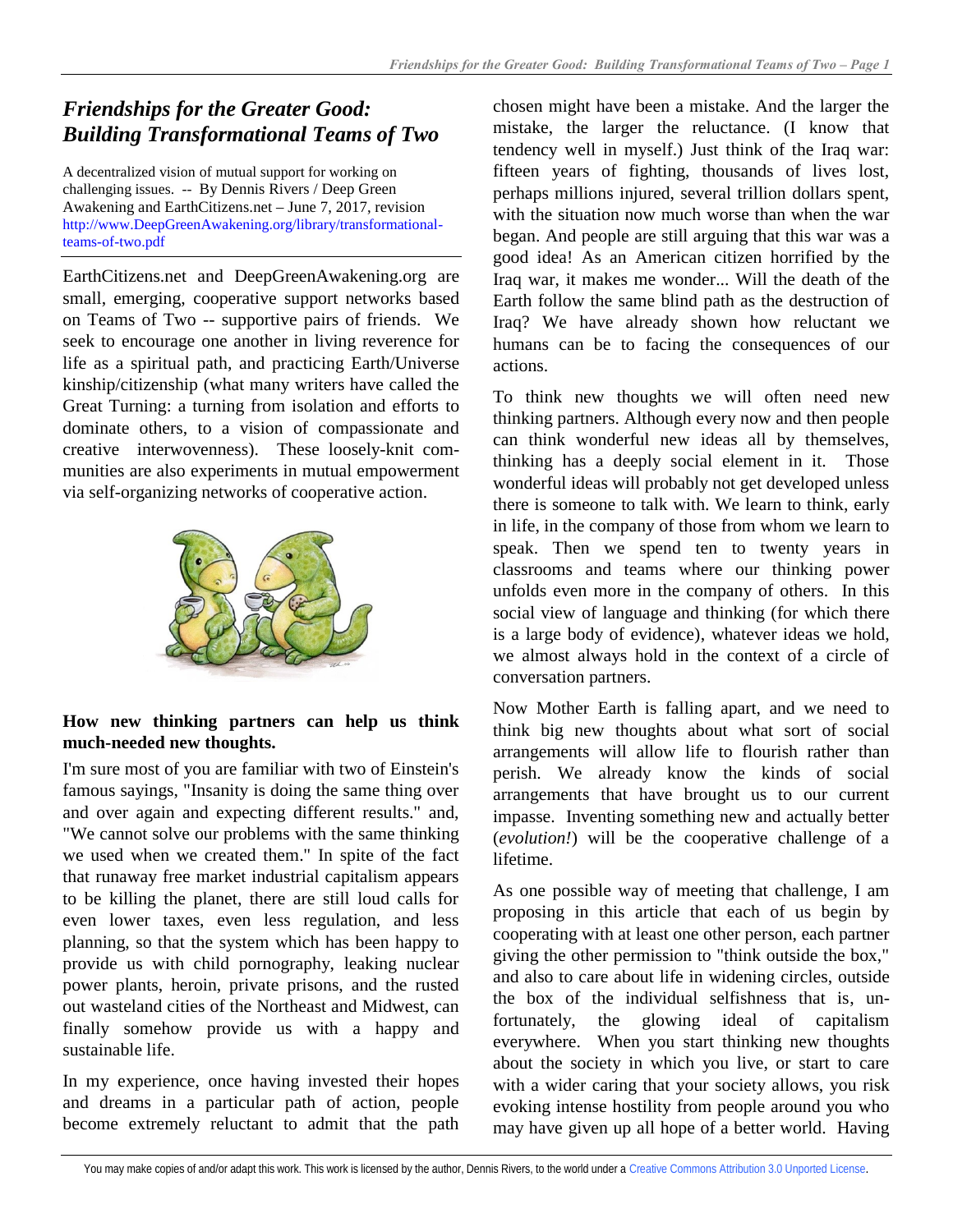a small circle of supportive friends, or even one, can make all the difference. You could think of that new conversation partner as a swim-buddy for the ocean of life, or perhaps a Mother Earth accountability partner.

# **Resilient Teams of Two**

The circle of colleagues exploring the *Teams-of-Two* organizing paradigm are searching for ways to nurture in one another the creative resilience and transformational kindness we need to face of the multiple breakdowns of our era. By weaving friendship into social action, we hope to provide people with the resources and encouragement needed to stay involved with difficult issues for long periods of time. We live in a time in which many churches, government agencies, non-profits and businesses have betrayed the trust that people placed in them, perhaps contributing to a widespread distrust in all organizations, large and small. But in spite of all the many organizational betrayals we may have suffered, the Web of Life still needs our love and care. I am convinced that *Teamsof-Two* can be a way of starting over.

The *Teams-of-Two* approach is also one possible vision of how we might work on issues of ecological sustainability in ways that are themselves emotionally sustainable (for the participants). *Teams-of-Two* is an effort to carry forward and develop the practices that have appeared in recent decades under the headings of "affinity groups," "accountability partnerships," and "peer coaching." And, the *Teams-of-Two* idea is also ancient, with a long history in Buddhism (*[kalyana](http://www.amazon.com/gp/product/1899579621/ref=oh_aui_detailpage_o01_s00?ie=UTF8&psc=1)  [mitra](http://www.amazon.com/gp/product/1899579621/ref=oh_aui_detailpage_o01_s00?ie=UTF8&psc=1)*), Judaism (*[havruta](http://www.myjewishlearning.com/practices/Ritual/Torah_Study/How_to_Study_Torah/Havruta_Learning_in_Pairs_.shtml)*), **[Christianity](http://www.catholicireland.net/aelred-of-rievaulx-on-spiritual-friendship/)** and **[Celtic](http://www.goodreads.com/author/quotes/6224.John_O_Donohue)  [spirituality](http://www.goodreads.com/author/quotes/6224.John_O_Donohue)**, and, of course, in marriage and in the parenting processes of many living species. Among its many facets, the *Teams-of-Two* approach is an example of *bio-mimicry*: following the patterns (in this case, the two-birds-protecting-their-young pattern) that nature uses to succeed in nurturing life.

In his recent book, *[Powers of Two](http://global-find-a-book.net/joshua-wolf-shenk-powers-of-two-0544031598-9780544031593/)*, Joshua Wolf Shenk explores the highly productive dynamics of creative partnerships and alliances, such as that between rock 'n rollers Paul McCartney and John Lennon, and the French Impressionist painters Claude Monet and Auguste Renoir. The power of these partnership is often invisible to us, Shenk argues, because of the way our culture idealizes the heroic struggles of the lone genius.

Inspired by all the examples noted above, we hope to renew, promote and extend this way of organizing cooperative effort in the context of serving the Web of Life in Her hour of great need.

# **Emotional support in "enduring emergencies"**

One of the fundamental principles at work in this approach is the idea that *the greater the task we ask a person to embrace, the deeper the support we need to offer them*. Many of the topics encountered in today's eco-activism and social change advocacy are profoundly disturbing of a person's sense of physical and mental well-being. So we are committed to weaving emotional support practices, information and reflection into all our presentations of those difficult topics. For example, if I am going to appeal to you to make strong efforts over many years to keep the world from being poisoned by leaking nuclear power plants, then it seems quite compelling to me that I should also provide some opportunity for you to express the kinds of distresses you might feel as you master and live with the unhappy facts about radioactive contamination.



*Photo credit: epicstockmedia / 123RF Stock Photo -- Text: Traditional*

Many anti-nuclear and climate change groups have not yet begun to operate at this level, but it is greatly to be hoped that this level of support will emerge as ecological advocacy groups evolve and mature. (All our documents on this and related topics are in the Creative Commons, and you can find them as free PDFs online.) Eco-philosopher and anti-nuclear activist Joanna Macy is an inspiring pioneer in this area, and her work has deeply inspired and influenced our thinking, and contributed to our online resources.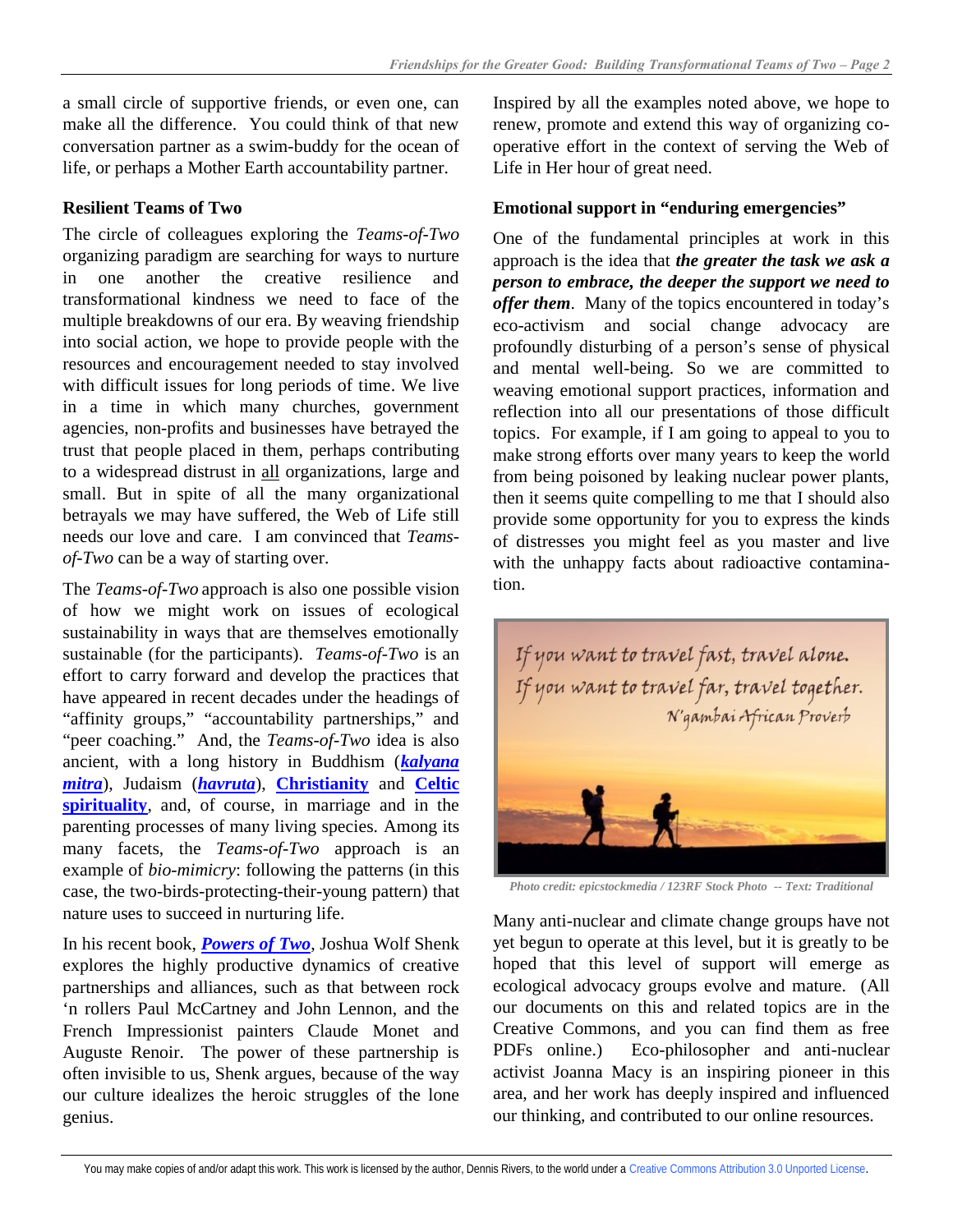A good deal of ecological activism follows what I think of as the "house on fire" model. Which is to say, "drop whatever you're doing right now and attend to *this*, over here" because *this* is the most important emergency. In the case of fighting a fire, you don't give any thought while fighting the fire to the kind of person you hope to become in the course of your lifetime, nor the kinds of strengths that might have made you a better firefighter.

The ecological crises of our time, however, and the chronic wars and global economic inequalities that kill millions of people every decade, may well last longer than our entire lives. They are what you might call *enduring emergencies*. Prof. Rob Nixon has coined the expression, *slow violence*, to describe our predicaments. Global warming and Chernobyl and Fukushima include processes of injury that will unfold over hundreds or even thousands of years.

In relation to such life-long challenges, *I don't think we can or ought to give up on our quest to become more fully realized persons..* These crises are, for better or for worse, the contexts in which we will become persons. Responding to emergencies usually does not include learning new skills or cultivating new strengths. But from where I stand now, it seems selfdefeating for us to assume that we already have today all the personal strengths, all the personal skills, and all the personal webs of mutual support we will need to contribute effectively to the mending of the world over the rest of our lifetimes.

By way of personal example, most of my life has been over-shadowed by issues involving nuclear weapons and nuclear waste. I grew up practicing weekly atombomb shelter drills and later lived downwind from a nuclear power plant build on an earthquake fault. Since this is the only planet I've got, I am searching for ways to become a kinder and wiser person in the middle of my activities against nukes and on behalf of the web of life. In the course of my struggles, I have found many interesting and inspiring examples of how this might be done: [Gandhi's Karma Yoga](http://www.yogamag.net/archives/1980/knov80/gan.shtml), the engaged Buddhism of [Thich Nhat Hanh](http://www.shambhalasun.com/index.php?option=content&task=view&id=1579) and [Aung San Suu Kyi,](http://www.shambhalasun.com/index.php?option=content&task=view&id=2017&Itemid=247) [the spiritual exercises of St. Ignatius of Loyola,](http://www.ignatianspirituality.com/ignatian-prayer/the-spiritual-exercises/an-outline-of-the-spiritual-exercises/) the Quaker *Book of Faith and Practice*, and the life of [Archbishop Oscar Romero of El Salvador.](http://liberationtheology.org/people-organizations/archbishop-oscar-romero/) When I look at my life from the perspective of decades, the pattern of in-breath and out-breath suggests itself as a model. For every great challenge I face outside of myself, there appears to be a set of corresponding deep strengths that I am being challenged to develop in myself and encourage in my circle of co-workers. In a similar way, I have now become convinced that *the deeper the ugliness we intend to confront and mend in the world, the deeper the beauty we need to let into our lives and carry with us.* (This conclusion reminds me of the Navajo blessing: "Walk in Beauty.")

## **Expanding the circle of emotional support**

One challenge that we face in organizing a peer support network is that in Western societies the psychotherapy profession has come to dominate the process of emotional support-giving. In recent decades psychologists in the United States even moved to classify all processes of emotional support and discussions of personal development as the unique province of licensed professionals (themselves). (This effort failed because of freedom of speech and religious freedom issues.) For the most part, however, the gradual monopolization of emotional support conversations by psychotherapists has not been the result of a conscious plan on their part. It is much more an unfortunate byproduct of the process of professionalization itself. Whenever one group in society starts specializing in a particular activity (brain surgery, house wiring, shoe making, etc.), they generally do it better than everyone else, and most other people stop doing it, leaving it to the experts.

This professionalization brings good results in many areas of life but, I would suggest, terrible results in other areas. Many of the challenges facing us today, such as chronic war, climate change, nuclear waste, and global disease and early death related to tobacco use, can't be solved by experts alone. They involve society-wide consensus-shifting and the participation of as many people as possible. So we need to learn from examples of wide participation, such as 12-Step groups and the Civil Rights movement. We might also learn from other examples, such as how specific card games are played around the world with relatively little supervision, how popular songs spread across the world, and the structure of amateur sports, to understand more about how such movements and activities reach out to involve and empower new participants.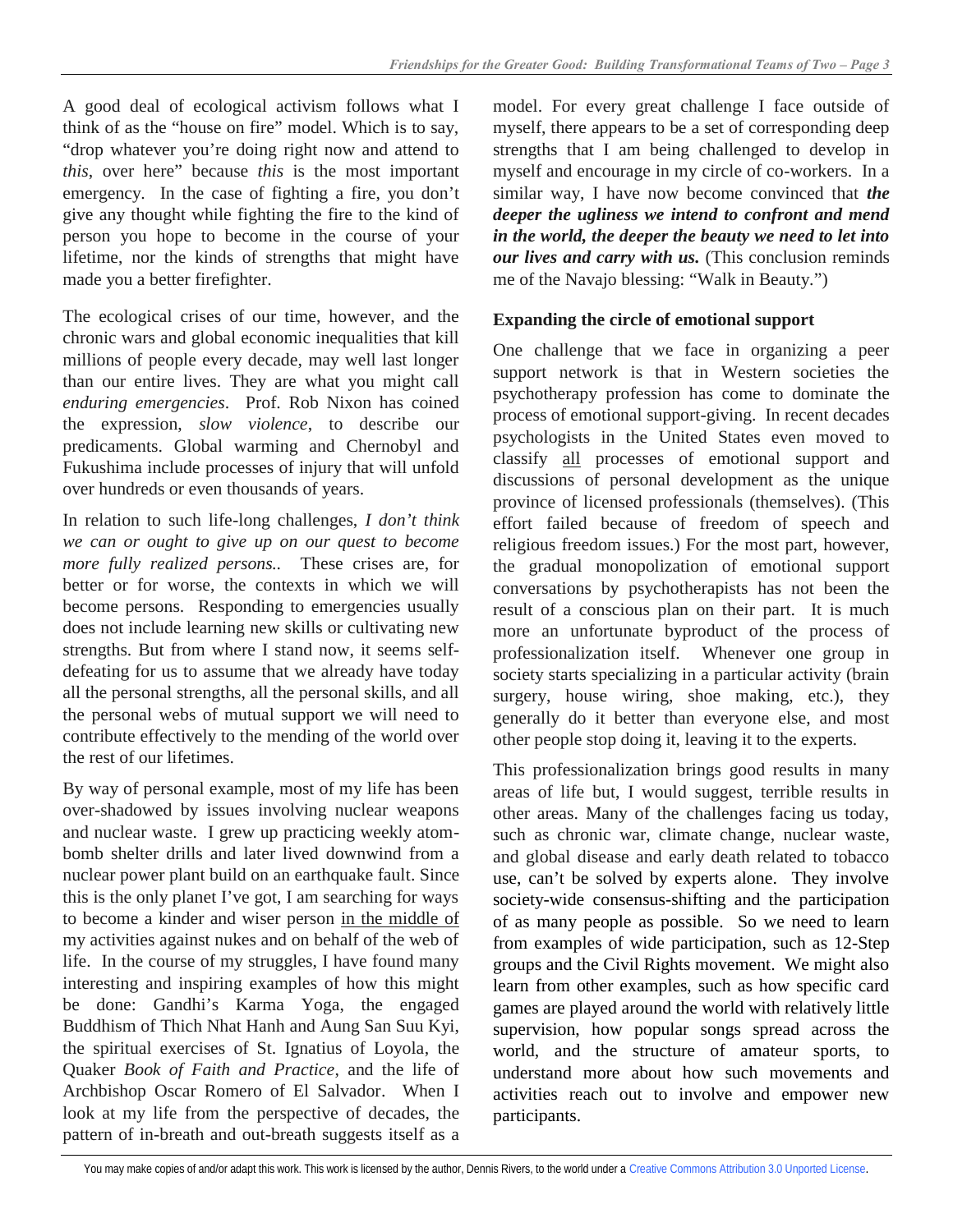In contrast to the division-of-labor model, in which a few highly-trained individuals provide emotional care for many people who are feeling overwhelmed, the *Team-of-Two* paradigm envisions and encourages every human rights and ecology activist to be an ongoing giver and receiver of emotional support. This emphasis on everybody taking care of everybody expresses contemporary psychology's growing interest in what is now identified as "emotional literacy."

#### **Three empowering ideas**

We are searching for resources that could empower people newly concerned about the fate of the Earth. How could we live more courageously, compassionately and supportively? We begin with three ideas from three inspiring "spiritual permission granters:" Mahatma Gandhi, the Rev. Martin Luther King, Jr., and the eco-philosopher Joanna Macy.



Mahatma Gandhi

From Mahatma Gandhi we receive the idea that we have the power to be the change we want to see. I am convinced that this idea is partly rooted in Gandhi's Hinduism. Hinduism is based on the overarching idea that your individual soul (Atman) is a wave in the ocean of God's Being (Brahman). Therefore, you have infinite resources of love. awareness and understanding within you, although you may not have learned yet how to mobilize these resources for the good of everyone. *But having such resources means that we can stop waiting for someone else to do something wonderful! We can find a way to start doing that something wonderful in our own lives, in our own towns, in our own countries.*

It is possible to express this vision of empowerment as based in nature, as well, for those of us who are not members of a specific religious community. (This brings to mind the nature mysticism of John Muir and Hildegarde of Bingen.) Starting in nature, one could say that every cell in your body contains the five

hundred million year history of life, therefore you have within you a well of living intelligence to draw on in overcoming whatever obstacles your society faces.

You have the power, in both of these visions, the spiritual and the spirit-in-nature, to begin the change you want to see. And you have the power to stand against the entire world in those times when the world sinks into the confusion of greed and violence. In terms of a mutual support network, Gandhi's vision allows us to see one another as partners in the mobilization of that profound compassionate intelligence, hidden, but yearning to be born, in every human being. ([Mahatma Gandhi Study Resources](http://www.earthcitizens.net/mentors/mahatma-gandhi-study-resources/))



Rev. Dr. Martin Luther King, Jr.

From the Rev. Martin Luther King, Jr., we receive the idea of the "Beloved Community," a vision of inclusiveness that grows out of the belief in one supremely loving Creator, who has created us all as brothers and sisters. Because of that, our vision of the transformation of society must necessarily include all those people with whom we now disagree, all those people we see as creating society's problems. In Dr. King's vision, the power of love reaches out to include everyone, to transform unjust social arrangements, and to lift us up to be the generous and noble human beings we were intended to be by our Creator. In terms of a mutual support network, Dr. King's vision allows us to see one another as partners in the mobilization of that deep love, hidden, but yearning to be born, in every human heart. ([Rev. Dr. Martin Luther King, Jr. Study Resources](http://www.earthcitizens.net/mentors/martin-luther-king-jr/))

From the eco-philosopher Joanna Macy, we receive a profound idea that changes our relationship to the crises of our time. Our pain for the world, she insists, is not a problem that we should try to be getting rid of. Our society, obsessed with success, views every discomfort is a sign of failure, which must be medicated or therapized out of existence.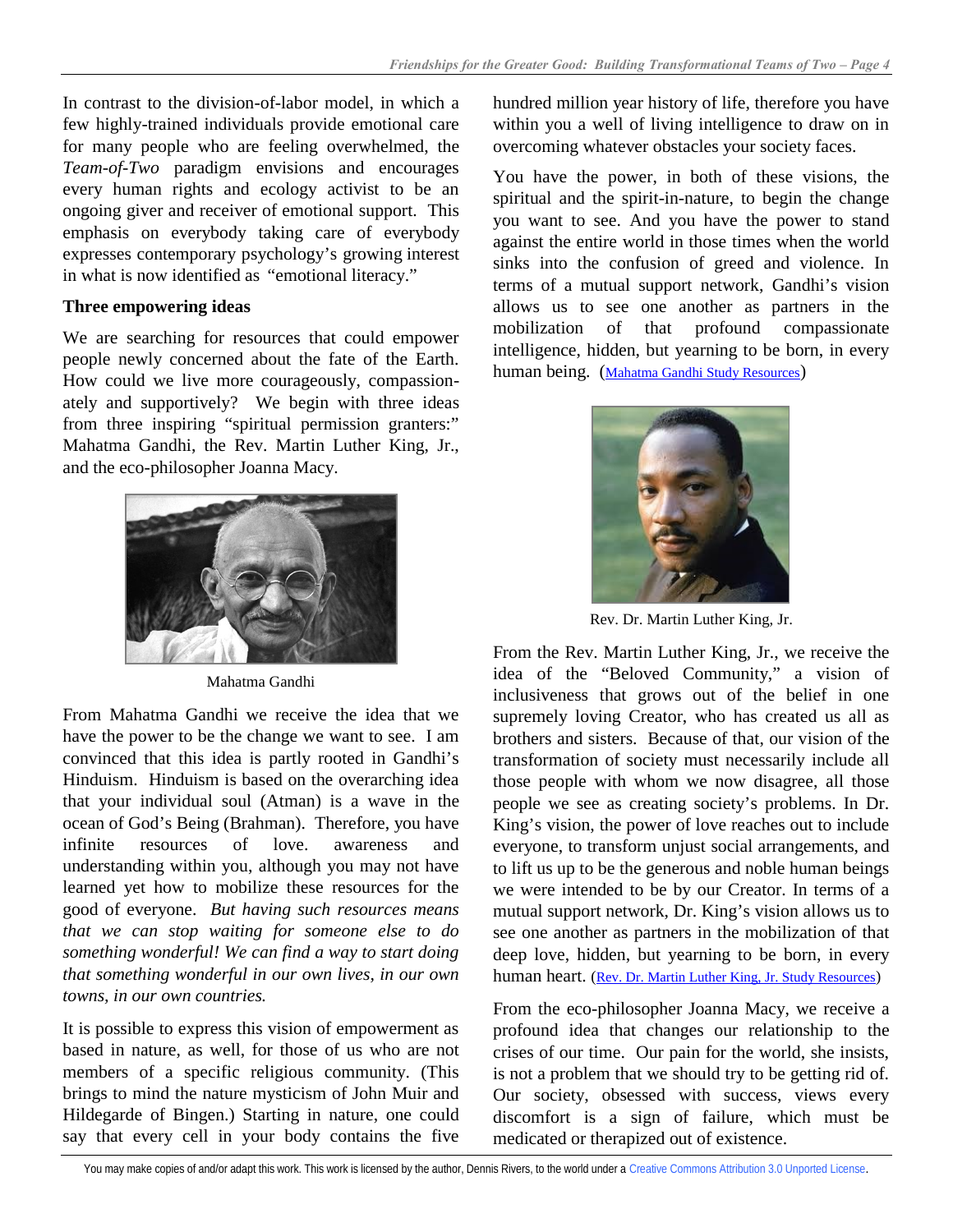To the contrary, Joanna Macy declares, with the deep strength of a grandmother determined to protect her family and the Family of Life as well, our pain for the world bears witness to our love for the world. Our pain for the world is not a failure, it is the best part of us yearning to be expressed. Even more, our pain for the Web of Life and the obliteration of countless species, *is the Web of Life itself speaking through us*, moving through us, and calling us to a life of heroic service.



Joanna Macy, founding teacher of *The Work That Reconnects*

The way forward, in Joanna Macy's vision, is not to avoid our pain but to enter into it fully and consciously, and to find the love that is hidden within it. Empowered by that love we can go forth and participate in the healing of the world. In terms of a mutual support network, Joanna Macy's vision allows us to see one another as partners and companions in the radical transformation of personal pain into courageous love. ([Joanna Macy Study Resources](http://www.earthcitizens.net/mentors/joanna-macy/))

## **Three visionaries of peer support**

Another strong source of inspiration for the Teams-of-Two vision is the work of Carl Rogers (1902-1987), a 20<sup>th</sup>-century psychologist, university professor and scholar of human development. In the course of analyzing hundreds of psychotherapy transcripts, Rogers discovered that there were three underlying attitudes on the part of the therapist that seem to help the client take the next step in their developmental journey. These three attitudes were *caring, sincerity, and an actively voiced empathy*, a nonjudgmental effort to see the world through the eyes of the client, and reflect that world back to the client.

Rogers built on his experience to propose that *these three attitudes are the universal ingredients of*  *developmental encouragement*, whether between therapist and client, teacher and student, parent and child, minister and parishioner, spouse and spouse, or friend and friend. Rogers' discovery, explored in his book, *[On Becoming a Person](http://global-find-a-book.net/carl-rogers-on-becoming-a-person-039575531x-9780395755310/)*, offered the possibility that we might grow toward becoming a more empathic civilization, because these attitudes could be adopted (with some conscious effort, of course) by everyone.

The need for developmental encouragement is more than merely the need of individuals. The developmental problems of individuals become the developmental problems of entire societies, and vice versa. A society permanently at war, such as the one I live in, becomes a society in which the cruelty and deceptions of war become the norms of everyday life. (Citizens of the United States are at war in three ways: at war with other countries, at war with the Earth through savage resource extraction, and at war with each other through in a society organized around relentless competition.) As we work to steer our lives toward kindness and truthfulness, following the path opened up by Carl Rogers' research, we work not only to improve our own lives, but also to steer our culture out of the self-perpetuating labyrinth of war.

Unfortunately, Rogers' discoveries about caring, sincerity and empathy collided with the needs of the emerging psychotherapy profession, which needed, in order to justify its professional existence, to have access to specific tools and techniques that were by definition beyond the reach of "unlicensed" laypeople. Although Carl Rogers did not succeed in his efforts to universalize the three attitudes he had documented, it is not too late to develop the life-enhancing implications of his work. A small but steady stream of psychologists and psychotherapists have been doing so over the past forty years.

Such is the case with the following three writers, who have encouraged me with materials that could be used to deepen mutual support communities.

Gerald Goodman, now emeritus Professor of Psychology at UCLA, did research in the 1960s that led to his 1972 book, *Companionship Therapy*, which focused on the beneficial effects on troubled ten- and eleven-year-old boys of being in the regular presence of a "supportive other," in this case university students selected for their interpersonal skills. Goodman went on to write *[The Talk Book](http://global-find-a-book.net/gerald-goodman-the-talk-book-1439246890-9781439246894/)*, a popular communication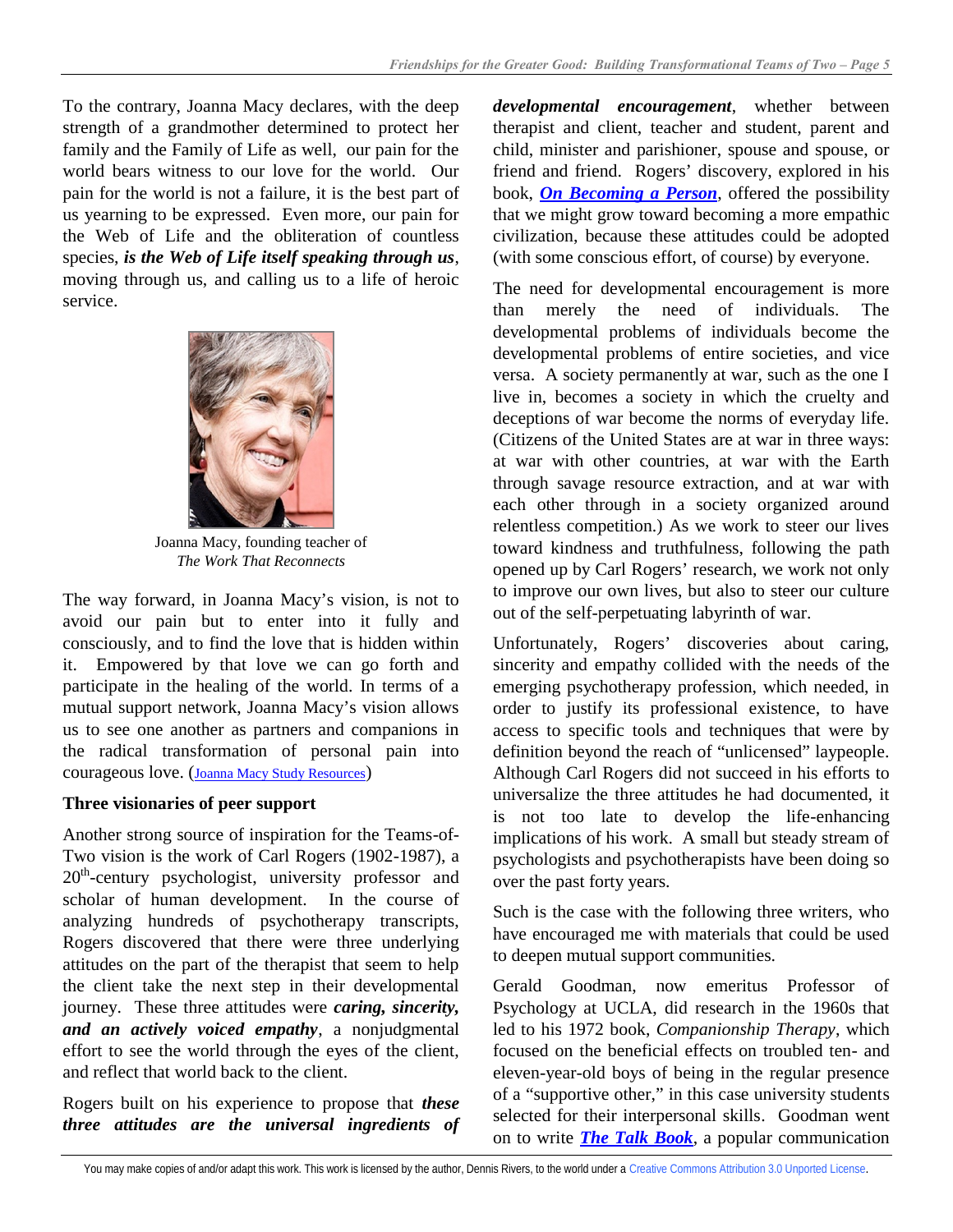skills self-help book intended to empower us all to become "supportive others" in one another's lives. (Rogers and Goodman were major inspirations for the creation of the *[Seven Challenges Workbook](http://www.newconversations.net/)*, a 100 page, free, PDF introduction to cooperative communication skills and conflict management now in use around the world.)



The co-arising of human personhood

Lawrence Brammer is an emeritus professor at the University of Washington, and author of *[The Helping](http://global-find-a-book.net/lawrence-brammer-the-helping-relationship-020535520x-9780205355204/)  [Relationship: Process and Skills](http://global-find-a-book.net/lawrence-brammer-the-helping-relationship-020535520x-9780205355204/)*. Brammer points out that most people who are experiencing distress in life are not mentally ill. They simply need the presence of a supportive other in order to help them mobilize their coping resources. We could all learn specific skills and attitudes that would allow us to be more supportive of one another in times of acute distress and disorientation. Brammer documents these skills in great detail. (What I would add to Brammer's analysis is that widespread knowledge of how to be a supportive presence does not fit well into the dominant script of professional success in our society, which requires that one master a rare specialty, and focus on people with spectacular distresses.)

Another writer who has done a wonderful job of carrying forward the work of Carl Rogers and his associates is Jacqueline Small. Her book, *Becoming Naturally Therapeutic: A Return To The True Essence Of Helping*, is a kind of universal guide to being a helpful companion on the bumpy road of life.

The strength of all three of these books is that they unfold the process of being a supportive companion in great detail. The limitation of these three books is that they most often conceive of the helping relationship as being primarily between skilled helper and a lessskilled person in need. Our challenge is to translate these ideas into a vocabulary of mutual support rather than one-way helping in a fee-for-service context. (In

terms of eco-organizing and social change, I view the fee-for-service model as inherently fragile, because whenever the money runs out, the conversations have to stop. So I am searching for alternatives.)

## **The Three-Part Learning Companions vision of human relationships**

Our particular variation on the universal Teams-of-Two theme includes a three-part understanding of what it means to be on an equal footing with another person.

In my experience, it seems that we have at least three different relationships with *every* person we meet. And those three relationships call to us to play three different roles, somewhat like a chord of three notes played on the piano.

- **●** There are some areas and topics in life where you know more than I know and you have lived more than I have lived. In relation to those areas I am your student and apprentice.
- **●** There are some areas and topics in life where we know roughly the same amount and/or we've had roughly the same amount of experience. In relation to those areas, I am your companion and coexplorer.
- **●** And there might be some areas and topics in life where I know more than you do, or have had more experience than you have had. In relation to those areas, life calls me to be your servant-mentor. My task is to support you and encourage you in your learning and exploration.

In a society based on competition and merit examinations, there is a powerful focus on knowing more than other people. To the degree that I succumb to that influence, I would tend to focus almost entirely on the areas where I know more than you. But if I were to do that, not only will I become an unpleasant person to be around, I will also be seriously out of touch with you, missing most of the creative possibilities in our conversations. In relation to the complex journey of becoming a person, you already have much to share, much to teach me. You have had many life experiences that I have not had, and you may have struggled through many difficult situations that I have not yet encountered. I strive to look at each person I meet and know through this new three-dimensional lens. I invite you to do the same, so that new creative partnerships might unfold among us.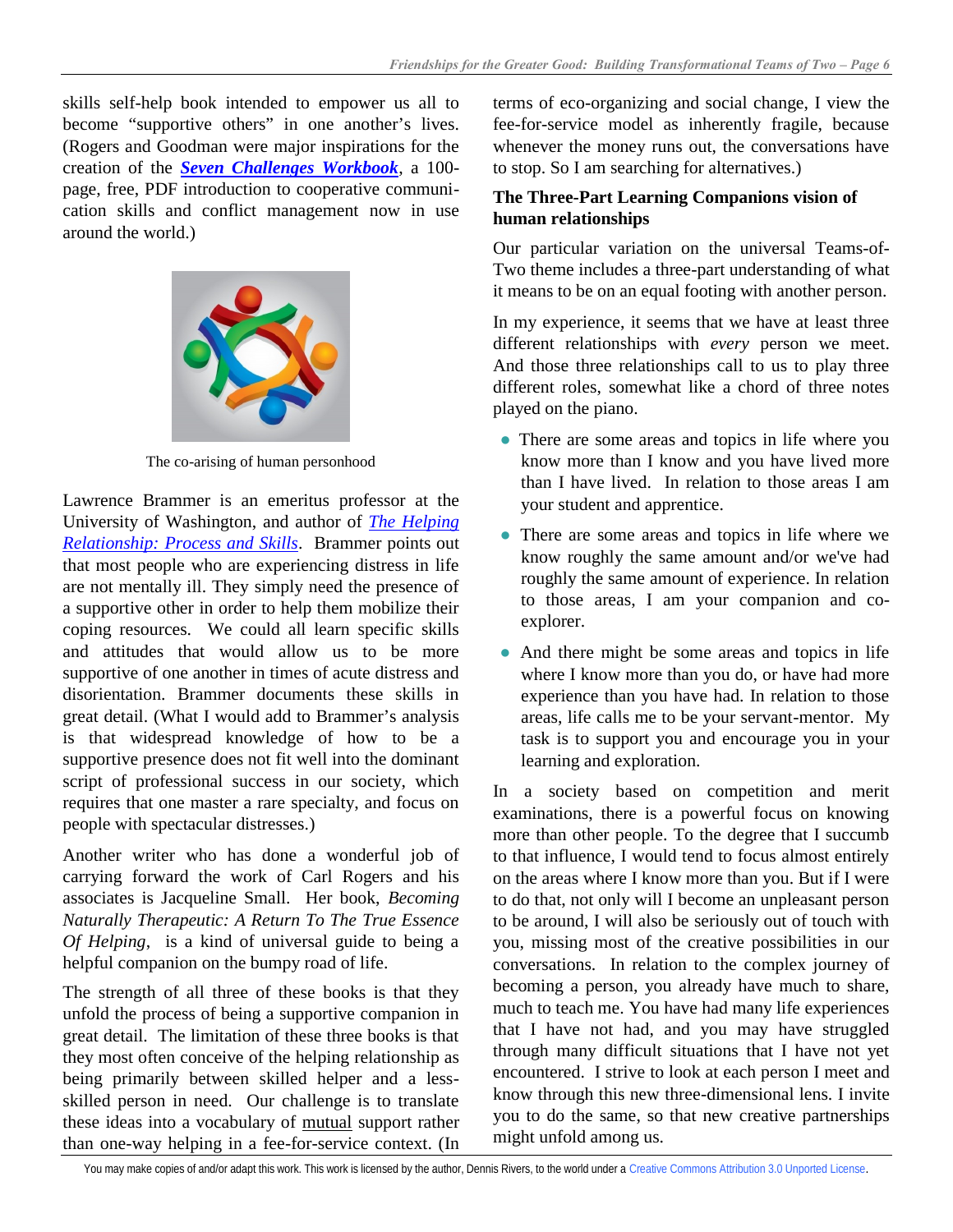#### **Co-mentoring: A Different Way of Teaching**

Within the **[www.DeepGreenAwakening.org](http://www.deepgreenawakening.org/)** extended peer support network, *we are all teachers-byexample.* (We are convinced that this is also true for every person on Planet Earth.) In our view, we may as well accept the responsibility of being teachers, because we are all already teaching-by-example all the time. I may not be teaching algebra all the time, but every waking moment that I am in the presence of other people I am teaching by example how to be a person, how to love, how to live, how to tell the truth, how to express reverence for life, how to forgive, etc. So in relation to these basic qualities of being a person, the division of any human group into teachers and learners covers up something really important. *We may not be teaching particularly inspiring lessons, but we are all teaching each other and all learning from each other all the time!* Since we are already fully on the stage of the world, we may as well learn to sing better. This for me is one of the most important messages implicit in the discovery of the "mirror neurons" in the brain that predispose us to imitate one another whether we want to or not. (I invite you to read up on mirror neurons.)

Of course, in relation to the really important human strengths, I can only show others as much as I have really learned and lived. And the further you go along the path of human unfolding, the more you realize that at any given moment a challenge could come along that would be so large that it would cause you to fail. So at a deeper level, all the beginners and all the experts in this world are really in the same human boat. We are all perpetual beginners, each of us facing our own multiple horizons of the unknown. That is why I enjoy the chambered nautilus as one of my guiding images. We are never finished evolving. All the great human virtues call us toward open horizons.

All of this has deep implications for teaching resilience in the face of ecological catastrophes. It suggests that however inspired one person's discoveries about resilience might be, there are severe limits as to how much of those discoveries can be transferred with words directly into the minds of others. (Songs and pictures increase that transferability a bit, but not nearly as much as one would hope.) What we can do is walk along beside one another in a journey of exploration and discovery. And that walking-alongbeside can be a powerful, life-giving, form of encouragement, even though it tends to unfold in quiet ways, and focuses on living with ongoing questions rather than providing dramatic answers. An analogy from sports would be to say, I can't run for you, no matter how good a runner I am, nor you for me, but running together we can encourage each other to run further than either of us would have run alone. We are co-mentors on the road of life.

#### References on Co-mentoring:

**[https://www.fastcompany.com/3045170/hit-the](https://www.fastcompany.com/3045170/hit-the-ground-running/the-case-for-co-mentoring)[ground-running/the-case-for-co-mentoring](https://www.fastcompany.com/3045170/hit-the-ground-running/the-case-for-co-mentoring)**

**[https://www.psychologytoday.com/blog/how-do](https://www.psychologytoday.com/blog/how-do-life/201411/co-mentoring)[life/201411/co-mentoring](https://www.psychologytoday.com/blog/how-do-life/201411/co-mentoring)**

**[https://platform.coop/stories/boston-collaboratory](https://platform.coop/stories/boston-collaboratory-school-mentoring-horizontally-up-down-and-sideways)[school-mentoring-horizontally-up-down-and](https://platform.coop/stories/boston-collaboratory-school-mentoring-horizontally-up-down-and-sideways)[sideways](https://platform.coop/stories/boston-collaboratory-school-mentoring-horizontally-up-down-and-sideways)**

(More information about co-mentoring to be added to later editions of this document. Please send any helpful material to [rivers2@newconversations.net](mailto:rivers2@newconversations.net) .))

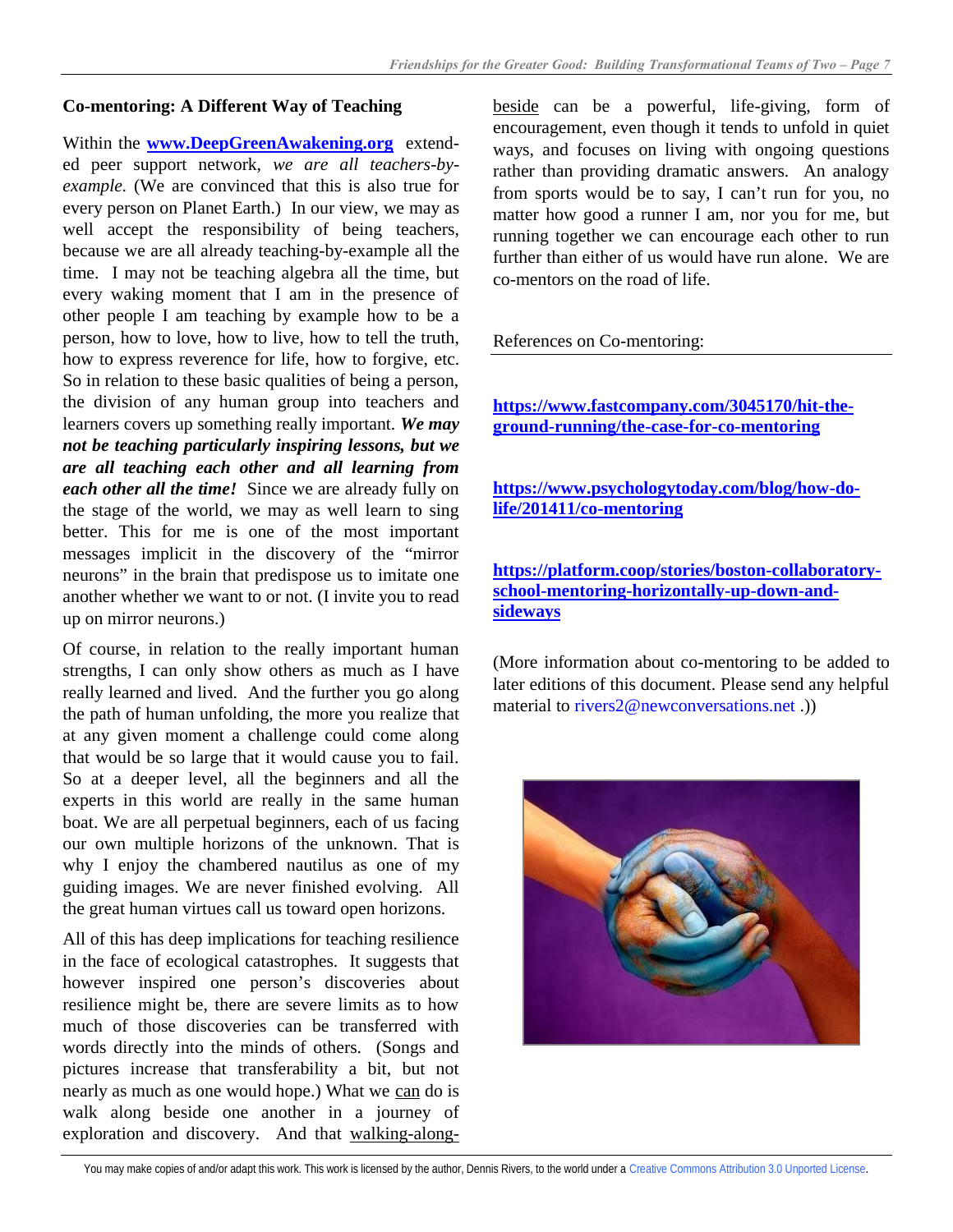

# *TWELVE NEW STEPS for TEAMS-OF-TWO Suggestions for creating Teams-of-Two partnerships to deepen your practice of engaged reverence for life By Dennis Rivers and friends*

The current global epidemics of greed and violence (and their combination in chronic wars and ecological devastation) have a powerful, self-perpetuating, momentum about them, like a whirlpool or an avalanche. Therefore, if we are going to live differently and change the societies in which we live, swim agains the stream, as it were, I am convinced that we will need to be more deliberate and systematic about that journey than might have previously been our preference.

The following suggested action steps and suggested guiding principles are one possible systematic approach, drawn from the author's experience in, and study of, spiritual communities and anti-nuclear and social change movements. The steps and principles present here implement the non-hierarchical "Threepart Learning Companion" vision (explained above on page 6).

We invite you to participate in / adopt / adapt the Deep Green Awakening open-source vision of independent, self-organizing, peer accompaniment and encouragement, anywhere in the world, with anyone in the world, by exploring the following suggested steps and principles (and the linked support materials) as possible guidelines. You are also most welcome to use this material as a starting point to develop your own vision of peer accompaniment.

## **Twelve New Steps**

**1. Explore the vision** of how we propose to live reverence for life more consciously, compassionately, courageously and creatively, and nurture/encourage the same in the people around us. Please see the following web and print resources:

**The** *[Eight Interwoven Strands](http://deepgreenawakening.org/library/deep-green-awakening-mandala-series.pdf)* **model of creative [resilience and compassionate resistance](http://deepgreenawakening.org/library/deep-green-awakening-mandala-series.pdf)** 

*[The Five Wings Mandala](http://deepgreenawakening.org/library/seven-mandalas-exploring-reverence-for-life.pdf) Series* **Exploring [Reverence for Life](http://deepgreenawakening.org/library/seven-mandalas-exploring-reverence-for-life.pdf)**

**[Companions in the Storm, Companions in Blessing](http://deepgreenawakening.org/library/companions-in-blessing.pdf) [\(article\)](http://deepgreenawakening.org/library/companions-in-blessing.pdf)**

**[Joanna Macy's Work That Reconnects](https://www.earthcitizens.net/mentors/joanna-macy/) (web page)**

**2. Follow your calling from the Heart of Life.** Pick a specific study topic, create an action project, or select an existing public service organization, which strongly expresses your reverence for life and your evolving compassion for all peoples and all creatures. Here are some suggestions and reflections about picking a topic or project:

- **●** Faced with all the contending appeals for help in the world, we suggest that you commit yourself to the topic/issue that most inspires you to love more deeply and to live more fully. (Inspired by sayings of St. Teresa of Avila and St. Augustine) As Howard Thurman put it, "Don't ask yourself what the world needs; ask yourself what makes you come alive. And then go and do that. Because what the world needs is people who have come alive." Frederick Buechner expresses this as "Vocation is the place where our deep gladness meets the world's deep need."
- **●** A person who follows their deepest calling with love is much more likely to awaken the love and sense of calling in others, thus increasing the total amount of love energy moving in and through the world.
- **●** Only the causes that move us to love, will move us to master the details and disciplines of our area of concern. Thus, the more we are moved to love, the better advocates we may become.
- **●** The Shamanism of Lovingkindness: What we care about deeply fills us with its power and cares/acts through us to mend the world. (Thanks to Joanna Macy and John Seed for this deep idea.)

**3. Find one or more project partners** who share your deep interest, and invite them to become Teamof-Two / Study Group partners with you, dedicated to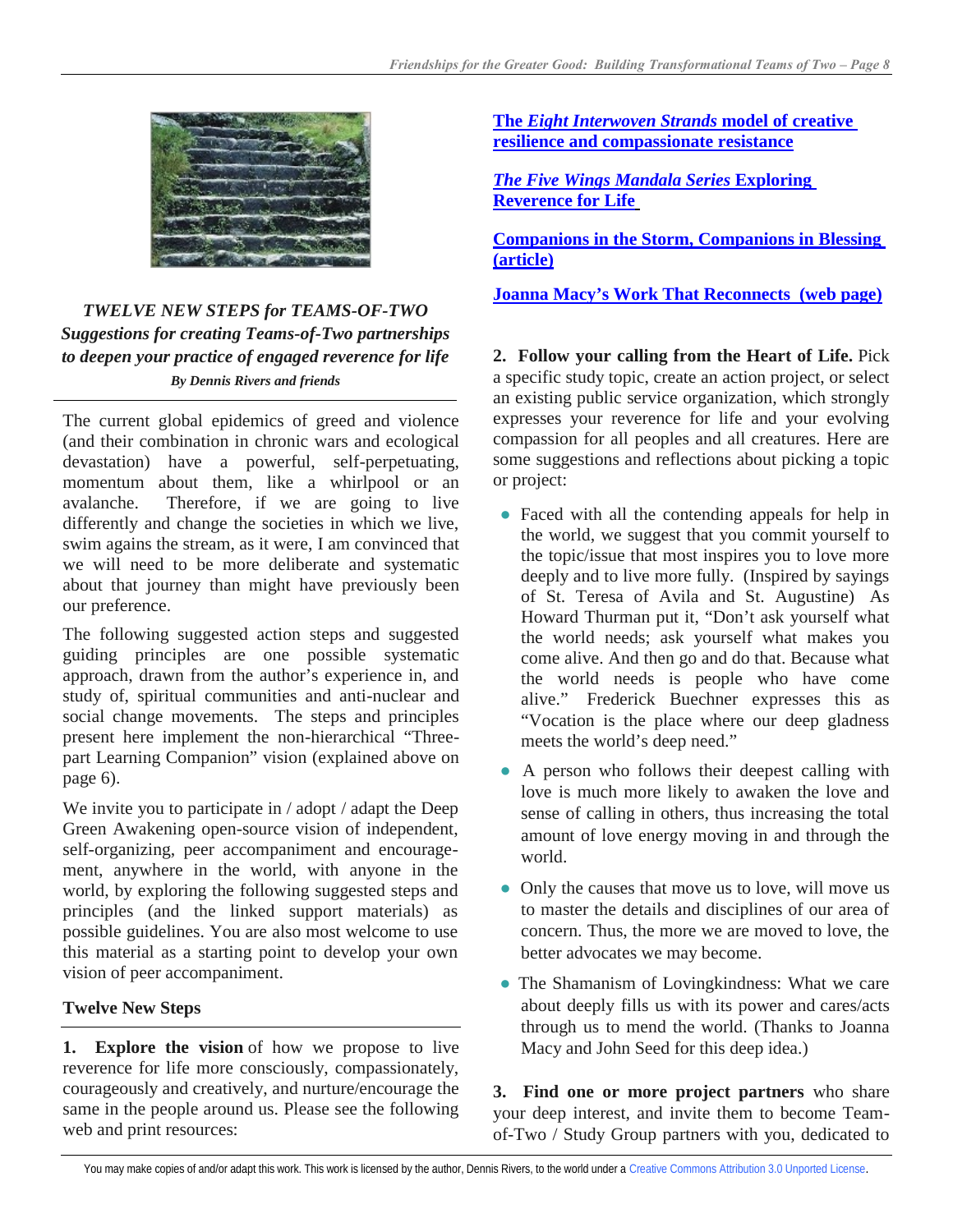the above topic or project. Together, dedicate your shared work to the mutual well-bring of all peoples and all creatures. To find possible partners, you can use the Internet to host a local "meet up" focused on your topic. Or you can use your Facebook page, or local network, to announce that you are interested in that topic and would like to find study partners. (For safety reasons, we strongly recommend meeting your study partners online via Skype or Google Hangout, or in public places such as bookstores or cafés.)

**4. Explore and agree on project goals.** Agree on what you would like to accomplish in a 3 to 6 month period of working together on behalf of the Web of Life as peer volunteers and mutual support partners.

**5. Meet weekly** to accomplish your goals, and keep a journal of your progress and challenges. Pass a "talking stick" back and forth to one another or invent other creative rituals to make sure that each person receives a roughly equal amount of listening attention. Make a space for expressing both joys and sorrows. Practice empathic listening. (Please see the **[Seven](http://www.newconversations.net/)  [Challenges Workbook](http://www.newconversations.net/)** for suggestions about how to improve your team communication skills. Please see the **[Spiral Journey Mandala](http://www.earthcitizens.net/spiral-journey-resilience-map/)** for more suggestions about how to work on demanding issues while nurturing the people around you.)

**6. Deepen your practice.** We invite and encourage people everywhere to explore and develop a Web-of-Life- centered, daily, ongoing, spiritual practice that might include elements of prayer, meditation, blessing, gratitude, invocation, transformation, and opening to immanent and transcendent beauty (in the Navajo and Sufi senses). This could include communion with any and all the great souls who have inspired you on the path of compassion, communion with all your ancestors back to the birth of the Milky Way, and communion with all the future generations of Life on Planet Earth. (We offer the affirmations and prayer in our *[Five Wings Mandala Series](http://deepgreenawakening.org/library/seven-mandalas-exploring-reverence-for-life.pdf)* **Exploring [Reverence for Life](http://deepgreenawakening.org/library/seven-mandalas-exploring-reverence-for-life.pdf)** as one of many possible starting places for this kind of ecological spirituality. You are also invited to visit our **meditation, prayer an [blessing exploration page](http://deepgreenawakening.org/meditations-prayers-blessings-creative-questions/)** for a wide variety of examples and suggestions.)

**7. Invite others to join** with you in your project, and when that feels appropriate. Encourage new participants to find and team up with new project partners. (Please give new participants a copy of this document.)

**8. Create a gift from your work.** With each of your Team or Two partners, create a memo, report, book report, PowerPoint presentation, video, painting, sculpture or music performance MP3 that documents/expresses what you have done and learned.

**9. Celebrate and share the results** of your project with your circle of friends and extended community, with other communities, and with the whole world through the Internet. Place the results of your project or study in the Creative Commons as royalty-free resources so that others can learn from them and build on them.

**10. Evaluate your experience together.** Identify areas where you would like to function better and know more, both as advocates for the Web of Life and as Team-of-Two participants. Consider how you would like to deepen your spiritual practice. Record all the above in your personal journal, if you have one. (If you have not kept a personal journal up to now, this could be a good time to begin.)

**11. Plan your next step.** Renew your participation in a given project for another 3 to 6 months, turn your Team of Two into co-coordinators of a study/action group focused on your theme or project, or conclude your project and make a space for each Team-of-Two partner to bless the other to work on new projects and extend their circle of creative friendships.

**12. Expand the circle.** Meet other participants in your region and begin to have monthly or quarterly regional meetings/potlucks, where participants can share their ongoing work and evolve new forms of celebrating the Web of Life and our existence within Her. Deepen your knowledge, then volunteer to teach courses on Reverence for Life, **[Deep Ecology](http://www.earthcitizens.net/topics/ecology-eco-philosophy-eco-theology/)**, *[The Work That](http://www.earthcitizens.net/mentors/joanna-macy/)  [Reconnects](http://www.earthcitizens.net/mentors/joanna-macy/)*, and **[the Great Turning](http://www.greattransitionstories.org/wiki/Great_Transition)**. Encourage your Team of Two partners to develop other Team of Two partnerships.



You may make copies of and/or adapt this work. This work is licensed by the author, Dennis Rivers, to the world under [a Creative Commons Attribution 3.0 Unported License](http://creativecommons.org/licenses/by/3.0/deed.en_US).